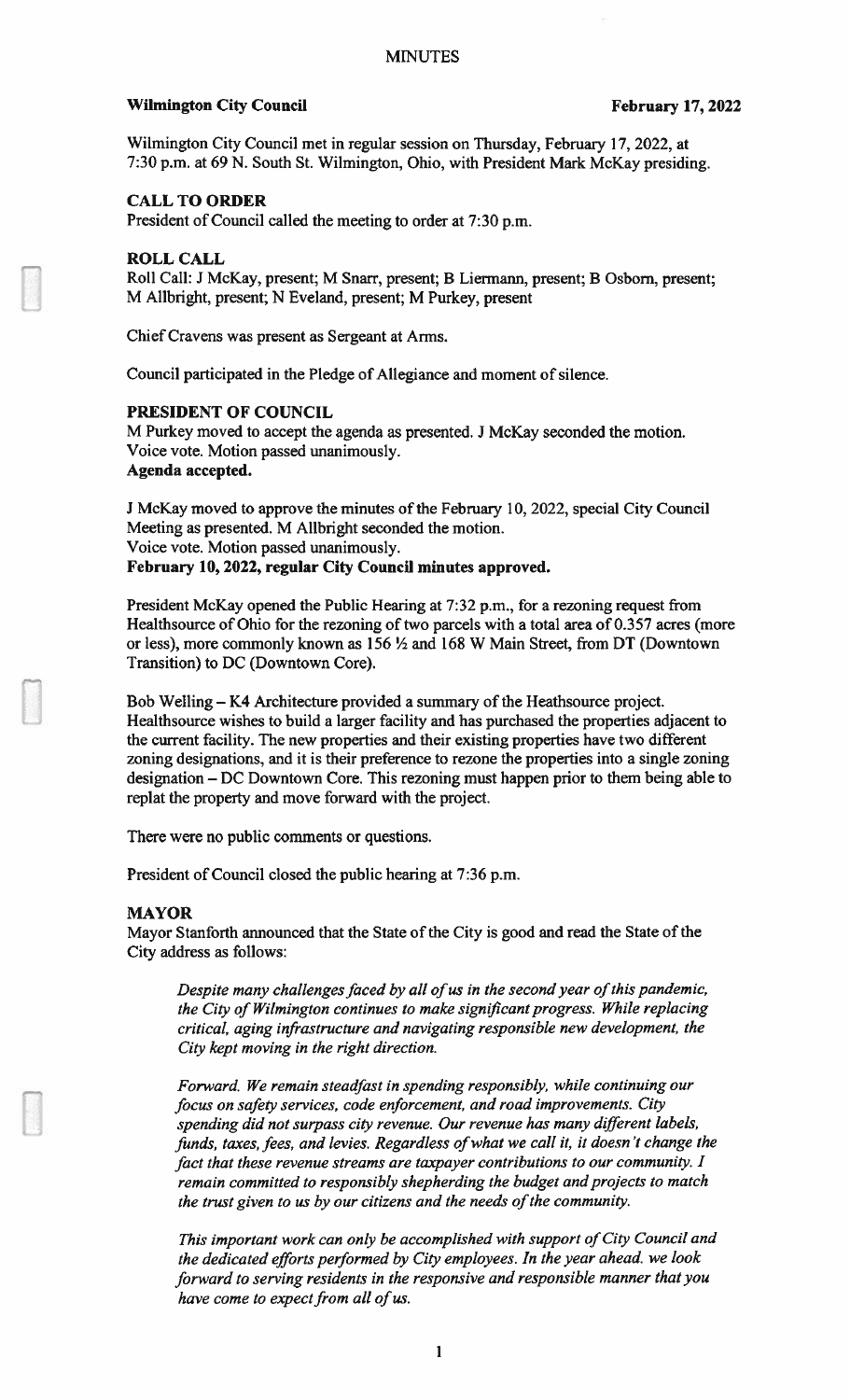Mayor Stanforth recognized Patrol Officer Matt Hamilton with a plaque for exemplary service in the line of duty for his work as a first responder to a bleeding injury at a local industry.

Mayor Stanforth recognized the passing of Lois Allen. He provided the upcoming Murphy Theatre schedule, the COVID-19 vaccination schedule at the Health Department, and he announced a production of the Wilmington College Theatre Department. Stanforth also mentioned an upcoming meatloaf cookoff at the American Legion and the Clinton County Homeless Shelter Soup Fundraiser,

Mayor Stanforth performed the swearing-in ceremony for Sergeant Robert Wilson.

AUDITOR — Auditor Vance — No report.

## SERVICE AND SAFETY DIRECTOR

Service Director Shidaker presented a Power Point presentation entitled True or False — Rombach Avenue to dispel common myths about the Rombach Avenue project:

- The project is complete: False. The project will resume in the spring and be completed summer 2022.
- There are medians in the project. False. There are no medians as part of this project.
- There is a median in front of the park: False. There is pedestrian refuge island in front of the Park to allow for pedestrian crossings to the businesses across the street.
- Left hand turns will be restricted at unsignalized locations: True. As part of the safety portion of the project, left turns will be restricted.

Shidaker provided a list of things council should expect in the future, which included:

- A supplemental for \$500,000 for the Clean Ohio Trails Grant for the Luther Warren Peace Path Extension Project.
- A supplemental appropriation for over \$400,00 to move the poles on Rombach.
- A supplemental appropriation to complete the Airborne Road project for approximately one million dollars. Mary Kay added that the city would need to review where the money would come from when the time came for the supplemental.
- A supplemental appropriation for construction inspection services because of all of the projects happening in the City.

# COUNCIL COMMITTEE REPORTS AND ACTION

## CITY REVITALIZATION COMMITTEE -J McKay -No report.

## CITY SERVICES COMMITTEE

N Eveland indicated he would try to schedule a committee meeting prior to the next Council meeting.

## FINANCE COMMITTEE -

M Allbright introduced Ordinance 0-22-05 An Ordinance providing for the issuance and sale of notes in an aggregate principal amount not to exceed \$1,550,000, in anticipation of the issuance of bonds, for the purpose of paying at maturity, together with other lawfully available funds of the city, the City's outstanding Series 2021 Landfill notes, and paying related lawful costs of issuance; authorizing a purchase agreement and a registrar agreement; and declaring an emergency.

M Allbright moved to have the first reading on Ordinance 0-22-05 by title only. M Snarr seconded the motion.

Discussion: None.

Voice vote. Motion passed unanimously.

# Director of Law read Ordinance 0-22-05 by title only

M Allbright moved to suspend the rules and regulations and have the second and third readings on Ordinance 0-22-05 by title only. M Snarr seconded the motion. Roll call vote: McKay, aye; Snarr, aye; Liermann, aye; Osborn, aye; Allbright, aye; Eveland, aye; Purkey, aye. Motion passed.

Director of Law read Ordinance 0-22-03 by title only.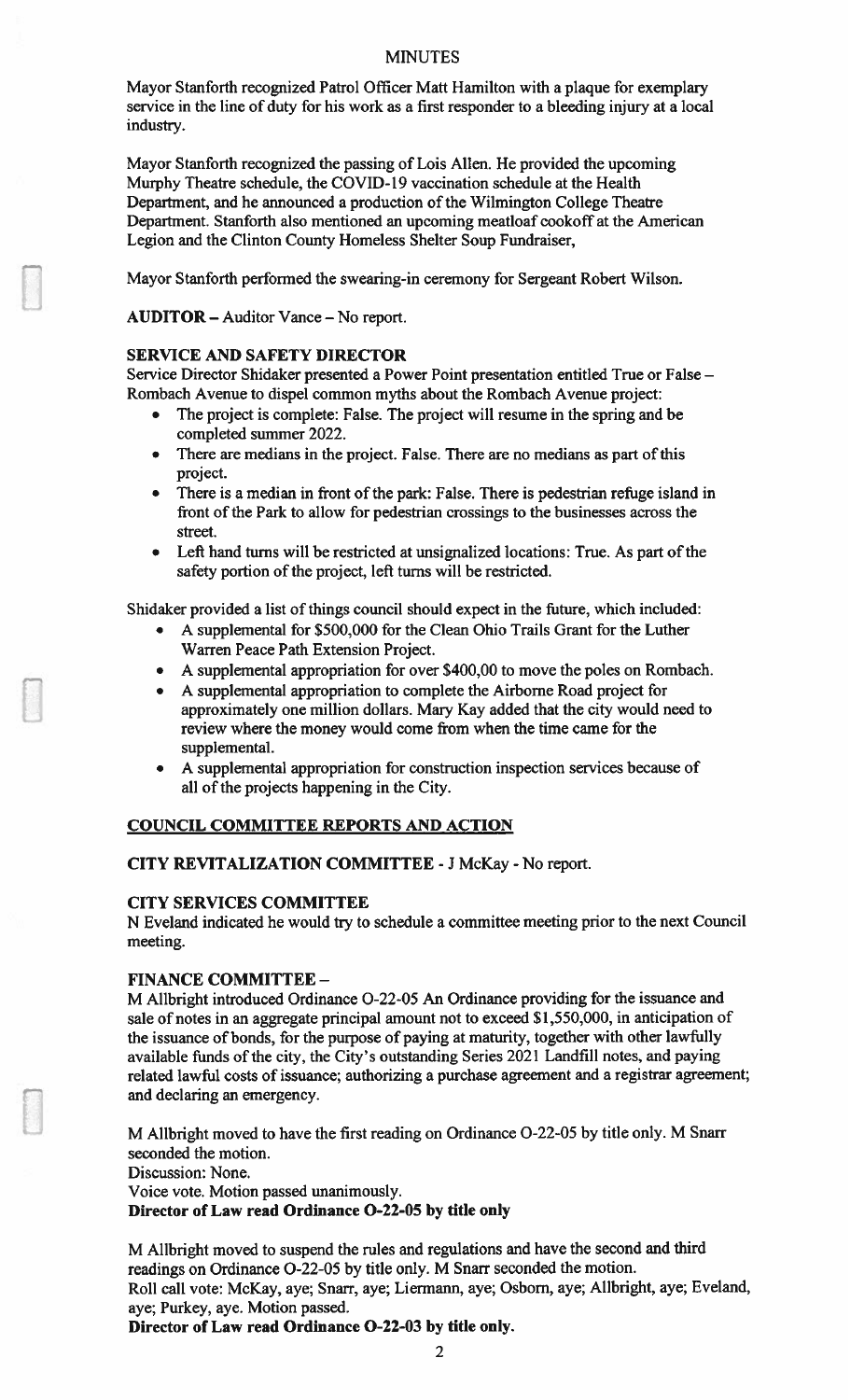M Alibright moved for passage of Ordinance 0-22-05. M Snarr seconded the motion. Roll call vote: Snarr, aye; Liermann, aye; Osborn, aye; Allbright, aye; Eveland, aye; Purkey, aye; McKay, aye. Motion passed.

#### Ordinance 0-22-05 passed as presented.

M Allbright introduced Ordinance 0-22-06 Making Miscellaneous Transfers.

M Allbright moved to have the first reading on Ordinance 0-22-06 by title only. B Osborn seconded the motion.

- Discussion:
	- a) From 670.370.5410 "Incidentals" to 670.370.5265 "Property Taxes" the sum of \$216.00.
	- b) From 605.350.5232 "Architectural and Engineering" to 605.350.5265 "Property Taxes" the sum of \$766.00
	- c) From 535.214.5272 "Equipment Maintenance" to 535.214.5265 "Property Taxes" the amount of \$10.00

Voice vote. Motion passed unanimously.

## Director of Law read Ordinance 0-22-06 by title only

M Allbright moved to suspend the rules and regulations and have the second and third readings on Ordinance 0-22-06 by title only. B Osborn seconded the motion. Roll call vote: Liermann, aye; Osborn, aye; Allbright, aye; Eveland, aye; Purkey, aye; McKay, aye; Snarr, aye. Motion passed.

Director of Law read Ordinance 0-22-06 by title only.

M Allbright moved for passage of Ordinance 0-22-06. B Osborn seconded the motion. Roll call vote: Osborn, aye; Allbright, aye; Eveland, aye; Purkey, aye; McKay, aye; Snarr, aye; Liermann, aye. Motion passed.

Ordinance 0-22-06 passed as presented.

## JUDICIARY COMMITTEE

M Purkey introduced Ordinance 0-22-07 Changing the zoning ofreal property located on West Main Street in the City of Wilmington, Ohio.

M Purkey moved to have the first reading on Ordinance 0-22-07 by title only. J McKay seconded the motion. Discussion: None.

Voice vote. Motion passed unanimously.

## Director of Law read Ordinance 0-22-07 by title only

M Purkey requested the second reading be placed on the agenda for the next council meeting.

M Purkey introduced Ordinance 0-22-08 Amending Ordinance No. 0-19-48 to increase wages under the employee pay plan for calendar years 2022, 2023, 2024, and 2025

Purkey stated he had concerns regarding the ordinance because it provides for a 2% increase for multiple years. He said he had spoken to Auditor Vance and he was not comfortable with the ordinance as presented and would prefer to consider legislation providing for a 2% increase for 2022 only. Auditor Vance stated her concerns regarding needing more time to analyze how the increases would affect the bottom line. Eveland asked if there was a discussion about tying in compensation increases to CPI or an accepted standard of inflation. City Administrator Miller stated they had discussed it, but it would cause increases to be more volatile. Purkey added that there may be other methods of compensation evaluations and increases that should be considered.

There was a discussion of the possibility of amending the ordinance on the floor. Law Director Rudduck stated there was a qualitative difference between what was presented and what is being proposed. He suggested a new ordinance be introduced at the next meeting. Purkey stated he would have two readings at the next meeting, so the ordinance stays on schedule for the employees. It was noted the pay increase would not be retroactive to the beginning of the year.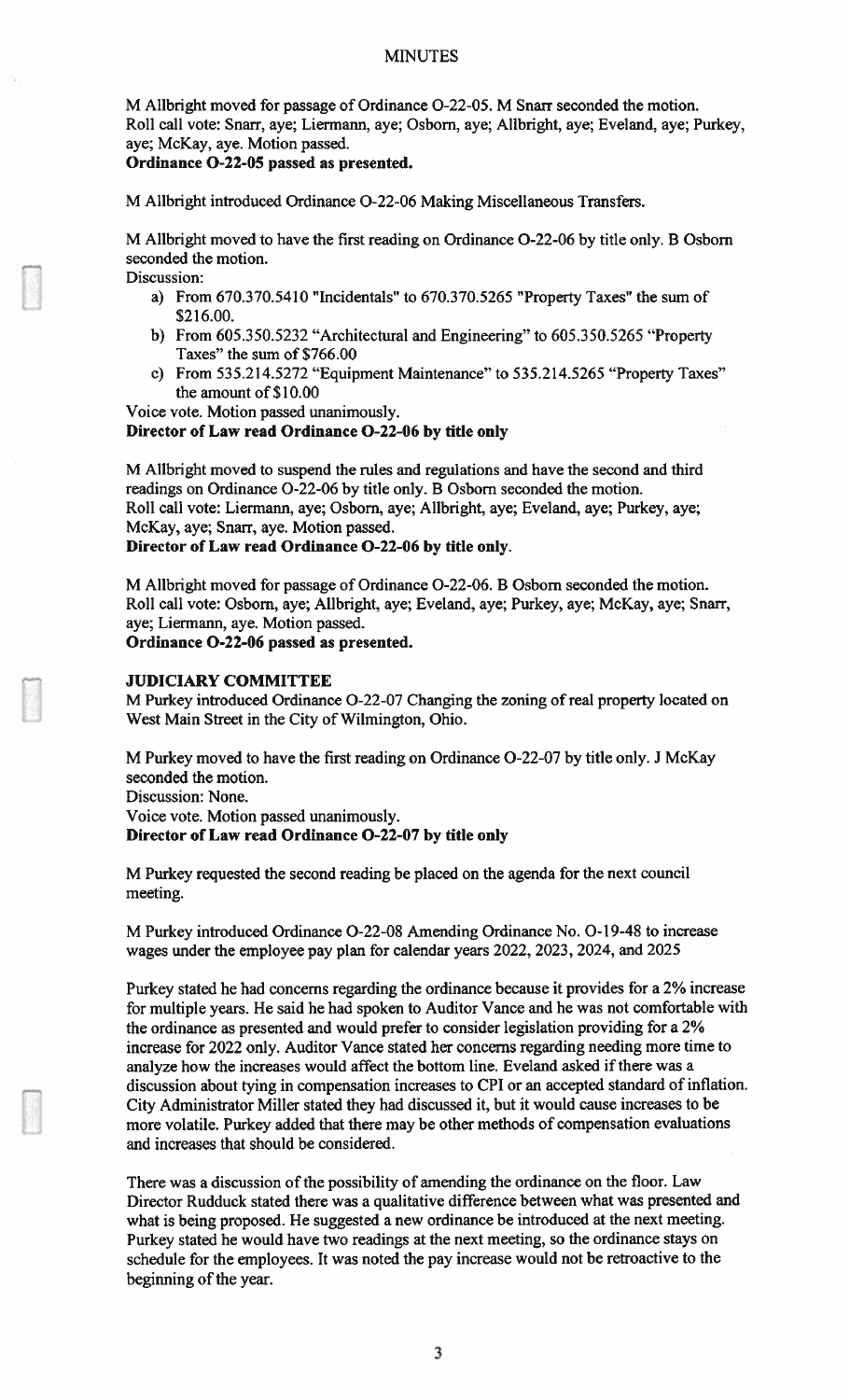Purkey moved to postpone the first reading of Ordinance 0-22-08 until its language has been amended to apply to only a single of year of increases. <sup>J</sup> McKay seconded the motion. Voice vote. Motion passed unanimously.

## 0-22-08 postponed and recommended for re-drafting.

Purkey introduced Ordinance 0-22-09 An Ordinance declaring the improvement of a certain parcel of real property to be a public purpose; Creating an Incentive District TIF; Declaring such property to be exempt from real property taxation; Designating specific public infrastructure improvements made, to be made, or in the process of being made, that directly benefit, or that once made will directly benefit, the parcel for which improvement is declared to be a public purpose; Requiring annual service payments in lieu of taxes; Providing related authorizations pursuant to Ohio Revised Code Sections 5709.40(c), 5709.42, 5709.43, 5709.832 and 5709.85; and Declaring an emergency.

Purkey moved to have the first reading on Ordinance 0-22-09 by title only. J McKay seconded the motion.

Discussion: None.

Voice vote. B Osbom abstained. The remaining members voted "aye." Motion passed. Director of Law read Ordinance 0-22-09 by title only

Purkey requested the second reading be placed on the agenda for the next Council meeting.

Purkey introduced Ordinance 0-22-10 Amending Section 133.12 Payment of Hospitalization, Group Life Insurance and Dental Insurance Premiums of the Wilmington Codified Ordinances; and Declaring an emergency.

It was noted there was a typographical error in the ordinance: regarding the employee life insurance coverage, the words "up to \$20,000.00" should read "at least \$20,000."

M Purkey moved to have the first reading on Ordinance 0-22-10, as amended, by title only. M Allbright seconded the motion.

Discussion: None.

Voice vote. Motion passed unanimously.

Director of Law read Ordinance 0-22-10, as amended, by title only

M Purkey moved to suspend the rules and regulations and have the second and third readings on Ordinance 0-22-10, as amended, by title only. M Allbright seconded the motion.

Roll call vote: Allbright, aye; Eveland, aye; Purkey, aye; McKay, aye; Snarr, aye; Liermann, aye; Osborn, aye. Motion passed.

Director of Law read Ordinance 0-22-10, as amended, by title only.

M Purkey moved for passage of Ordinance 0-22-10, as amended. M Purkey seconded the motion.

Roll call vote: Eveland. aye; Purkey, aye; McKay, aye; Snarr, aye; Liermann, aye; Osborn, aye; Allbright, aye. Motion passed.

Ordinance 0-22-10 passed, as amended.

# PUBLIC WORKS COMMITTEE - M Snarr - No report.

#### REPORTS TO COUNCIL

M Purkey moved to approve the following reports:

a. Auditor-Treasurer Report, January 2022.

J McKay seconded the motion.

Voice vote. Motion passed unanimously.

Reports approved as presented

## OPEN TO PUBLIC

J McKay spoke about the  $25<sup>th</sup>$  anniversary of the Kehoe shootings in Wilmington, a widely reported gunfire exchange between local law enforcement and the Kehoe brothers in 1997.

### **EXECUTIVE SESSION**

M Purkey moved to enter executive session under Section  $121.22(G)(8)$  - To consider confidential information related to the marketing plans, specific business strategy,